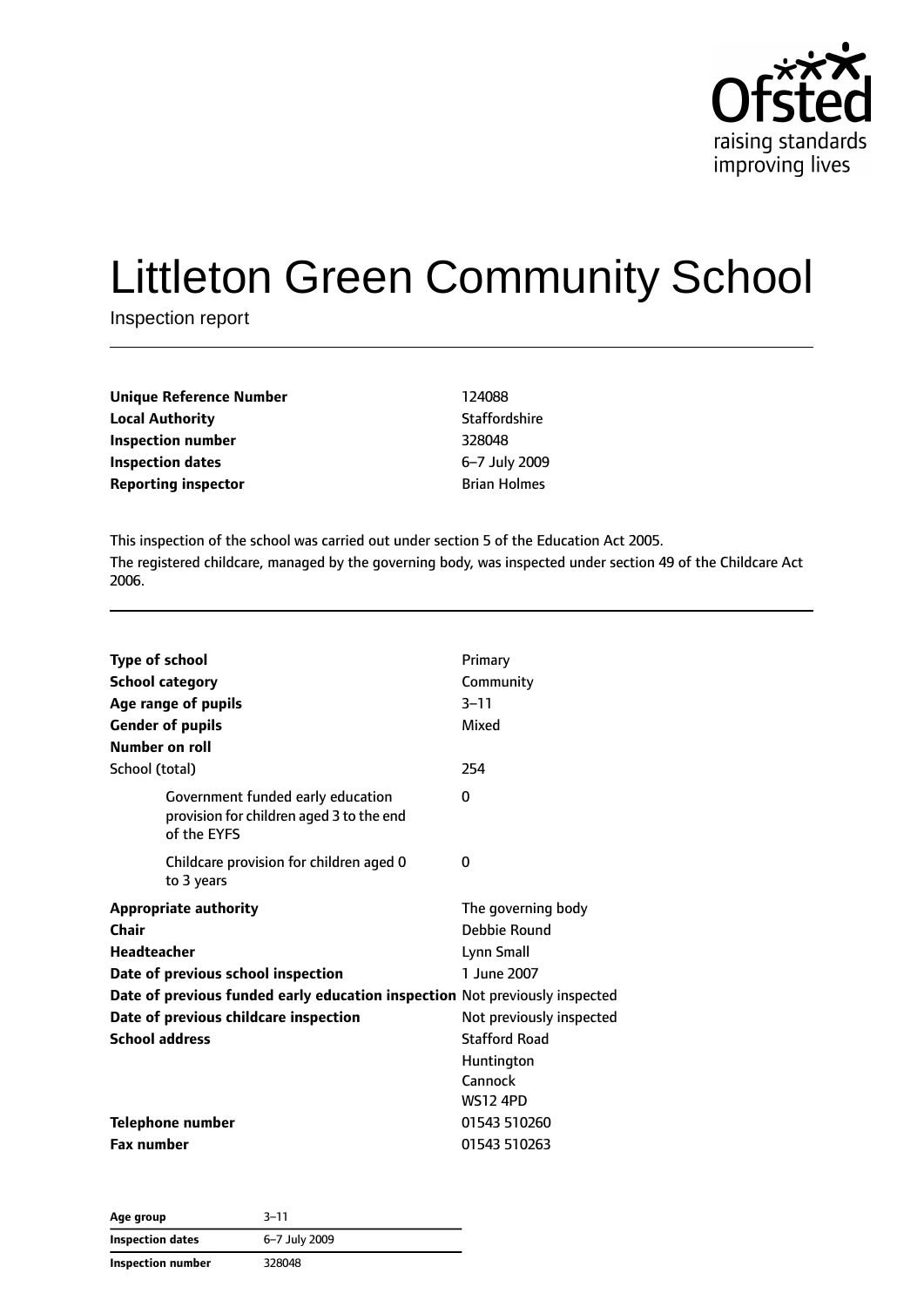.

<sup>©</sup> Crown copyright 2009

Website: www.ofsted.gov.uk

This document may be reproduced in whole or in part for non-commercial educational purposes, provided that the information quoted is reproduced without adaptation and the source and date of publication are stated.

Further copies of this report are obtainable from the school. Under the Education Act 2005, the school must provide a copy of this report free of charge to certain categories of people. A charge not exceeding the full cost of reproduction may be made for any other copies supplied.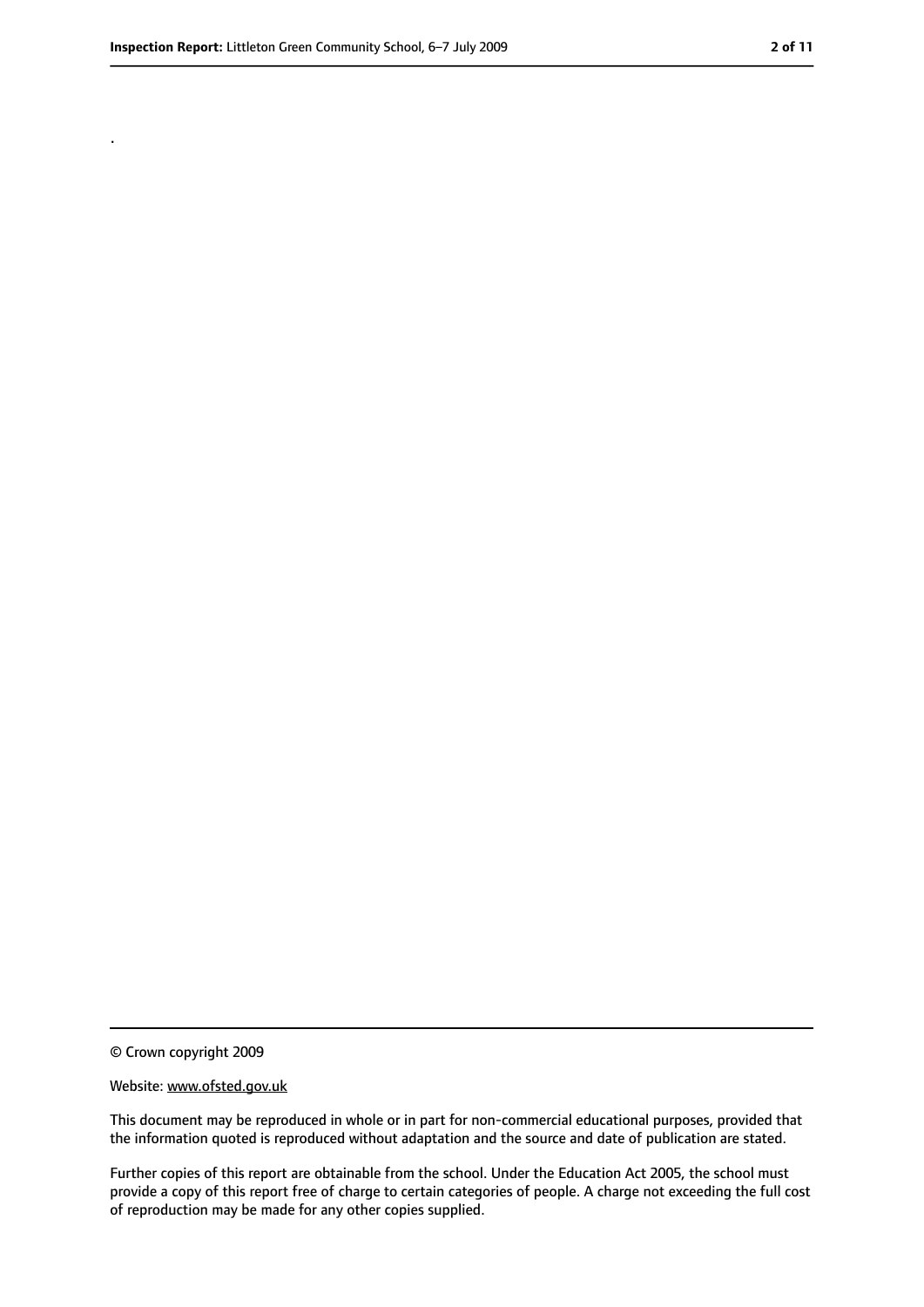# **Introduction**

The inspection was carried out by three additional inspectors.

## **Description of the school**

Littleton Green is an average-sized primary school on two sites. It has Early Years Foundation Stage provision for children of Nursery and Reception age in single year group classes in two separate buildings. The vast majority of pupils are from White British families. The percentage of pupils who are eligible for free school meals is above average. The proportion with learning difficulties and/or disabilities is above average. The school is due to move into new premises in October 2009. At the time of the inspection, the headteacher was absent from school on maternity leave and the school was being led by the deputy headteacher.

The school has gained the Active Mark and the Investors in People Award.

## **Key for inspection grades**

| Outstanding  |
|--------------|
| Good         |
| Satisfactory |
| Inadequate   |
|              |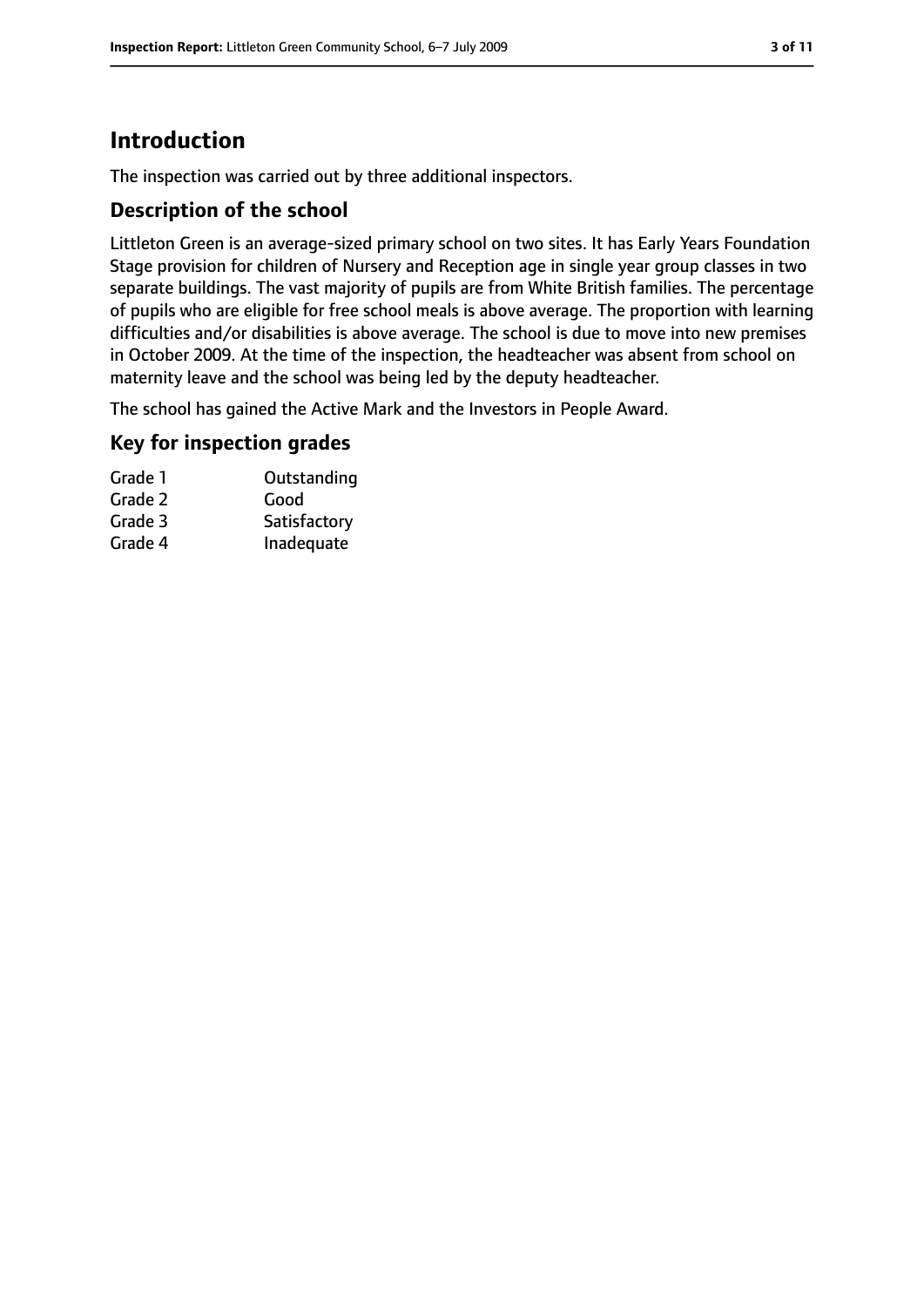## **Overall effectiveness of the school**

#### **Grade: 3**

The school provides a satisfactory quality of education. Since the previous inspection, pupils' standards of attainment at the end of Year 6 have fallen and are now below average, although pupils' progress across the school is satisfactory from their different points on entry to the school. The school has coped with enforced changes in the leadership of the school, because of the headteacher's absence and significant changes in staffing. The acting headteacher has led the school appropriately to maintain a satisfactory quality of teaching and learning and provision. Pupils are positive about the school, as are the few parents who expressed their views. Both parents and pupils appreciate the 'friendliness and approachability' of the staff and the good levels of care, guidance and support the school provides for pupils.

Children start school with skills and abilities below those expected for their age, although this varies from year to year. In the Early Years Foundation Stage, they make satisfactory progress towards the goals expected. A good transition of learning for children into Year 1 enables progress to accelerate, although this improvement is recent. Sound progress continues in Year 2 but standards remain below average. In Years 3 and 4, progress is slower because learning has been affected by changes in staffing. In Years 5 and 6, although progress accelerates, standards remain below average by the end of Year 6.

The most effective teaching and learning are in Years 1, 2 and 5. In these classes, pupils experience a consistently good pace of learning through well-planned and interesting activities which engage and motivate them. In classes where teaching and learning are satisfactory, learning does not always build on what pupils already know and pupils are not always clear about what they are expected to do in the activities they are set. There are indications that teaching and learning are beginning to improve through marking which identifies for pupils what the next steps in their learning are. Pupils know their targets and have a good understanding of how to achieve them. The curriculum is satisfactory and meets the needs of most pupils. However, a recent initiative to improve links between subjects so that pupils have more opportunities to use their reading, writing and mathematics skills in all subjects is not yet being consistently used in all classes to improve achievement.

Leadership and management are satisfactory. The senior leaders have correctly identified the school's areas of weakness and have taken appropriate action to address them. The system of assessment has been changed to give more accurate information about pupils' progress and the school has worked hard with all staff to improve the accuracy of assessments. Senior leaders are developing effective processes to evaluate the school's work but middle leaders are not having enough effect on improving standards in their areas of responsibility.

Pupils' attitudes to learning are good and their clear enjoyment of school is seen in their good behaviour and their good relationships with each other and the adults around them. They describe the school as 'a friendly place'. They like their learning and describe the range of additional activities as'brilliant'. They demonstrate a good understanding of how to live healthily, choosing fruit instead of pudding at lunchtime and understanding the effect that regular exercise has on their bodies. They feel very safe around school and are clear that bullying is rare and that when it does occur, it is dealt with quickly by the adults in school. Pupils have good opportunities to take responsibility and be involved in the life of the school and the community. The school council were involved in establishing the 'playground buddies' scheme where older pupils look after younger ones. Pupils link closely with the local community, taking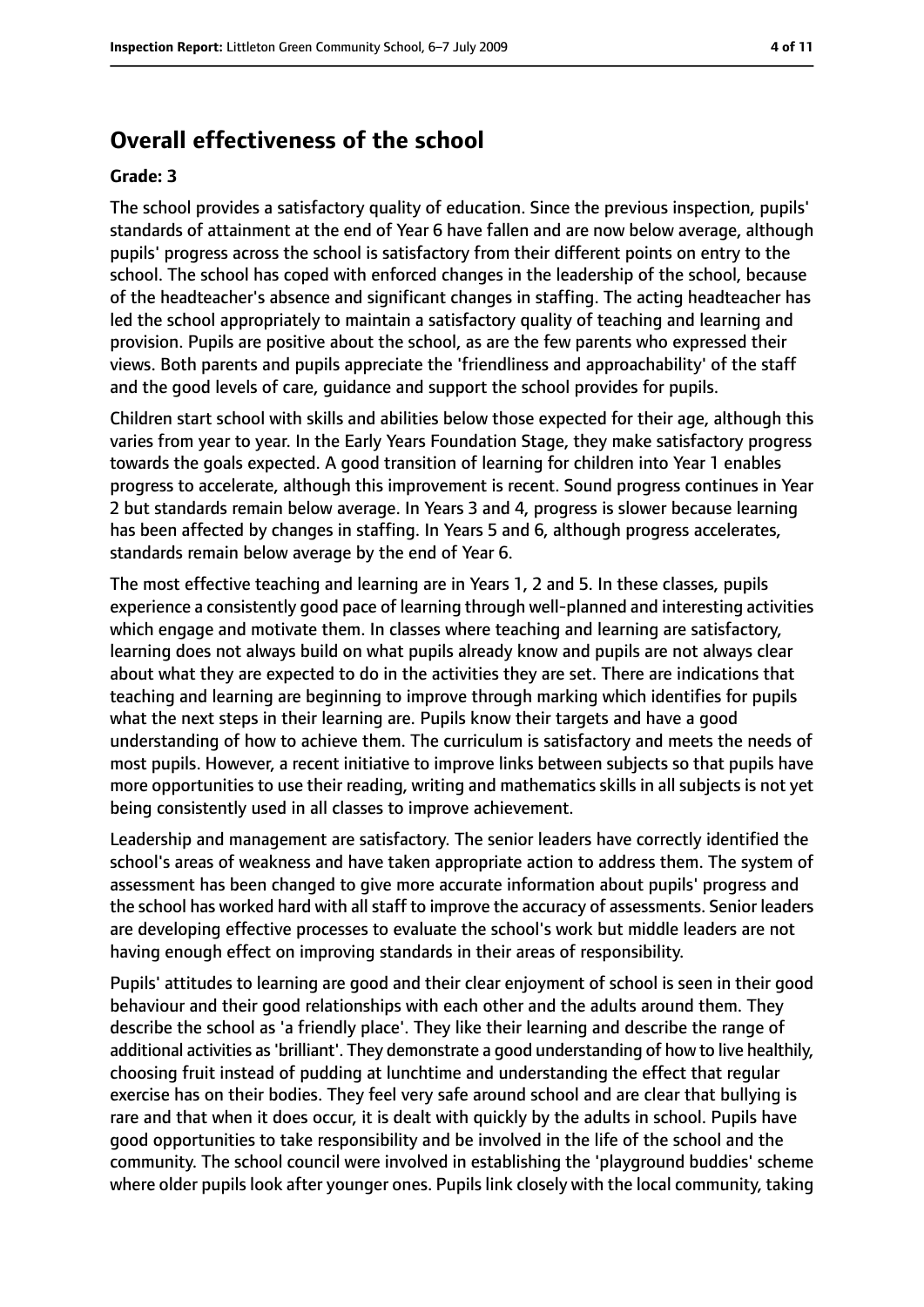part in church events, visiting the local old people's home and welcoming parents into school for school plays and sports events. Pupils' preparation for their future economic well-being is satisfactory because of their satisfactory achievement. Pupils appreciate how their learning is preparing them for the next stage of their education, describing the skills they acquire as 'real life skills, like learning to add up for shopping, in maths lessons'.

## **Effectiveness of the Early Years Foundation Stage**

#### **Grade: 3**

The quality of provision in the Early Years Foundation Stage is satisfactory. By the end of Reception, children have made satisfactory progress but are still below the levels expected. However, there are indications that progress is improving. Achievement in reading has improved through a clear focus on letters and sounds. Parents are pleased with the start their children make at the school, and procedures to enable children to settle quickly when they join the Nursery are effective. Adults provide good levels of care and ensure that children feel safe and secure. This enables children to form good relationships with each other and the adults around them, resulting in good behaviour and good personal development. Children share equipment and work together well, becoming increasingly confident. They have good opportunities to take responsibility, for example giving out fruit at break and equipment for lessons.

There is good use of the indoor and outdoor areas, in both the Nursery and Reception classes, to provide stimulating and interesting exploratory activities. Adult-led sessions are well focused on improving children's speaking and listening skills. However, although there is a good balance between adult-led and child-initiated learning, independent activities are not sufficiently structured to challenge children to achieve the next stage in their learning. The leadership and management of the Early Years Foundation Stage are satisfactory. The formal analysis of children's attainment on entry to the Nursery has only been introduced this year. Assessment is thorough and builds a picture of how well children are doing, but the information gained is not used sufficiently well in teachers' planning to identify the next steps in learning.

## **What the school should do to improve further**

- Raise standards in reading, writing and mathematics, in line with national averages, by embedding recent initiatives in the curriculum and assessment so that pupils in all year groups make consistent progress towards their targets.
- Improve the quality of teaching and learning to be consistently good in all classes by building on what pupils already know and making expectations of activities clear.
- Improve the effectiveness of middle leaders in analysing and improving provision in order to raise standards of achievement. A small proportion of schools whose overall effectiveness is judged satisfactory but which have areas of underperformance will receive a monitoring visit by an Ofsted inspector before the next section 5 inspection.

# **Achievement and standards**

#### **Grade: 3**

Across the school as a whole, pupils' achievement is broadly satisfactory. By the end of Year 6, standards are below average in both English and mathematics. Pupils make satisfactory progress from their different starting points. Their rates of progress vary between year groups, particularly in Key Stage 2. Recent initiatives to improve achievement through the curriculum are not yet having enough effect in all classes. Where teaching and learning is more effective, pupils' progress accelerates and their standards improve, for example in Years 1, 2 and 5. Pupils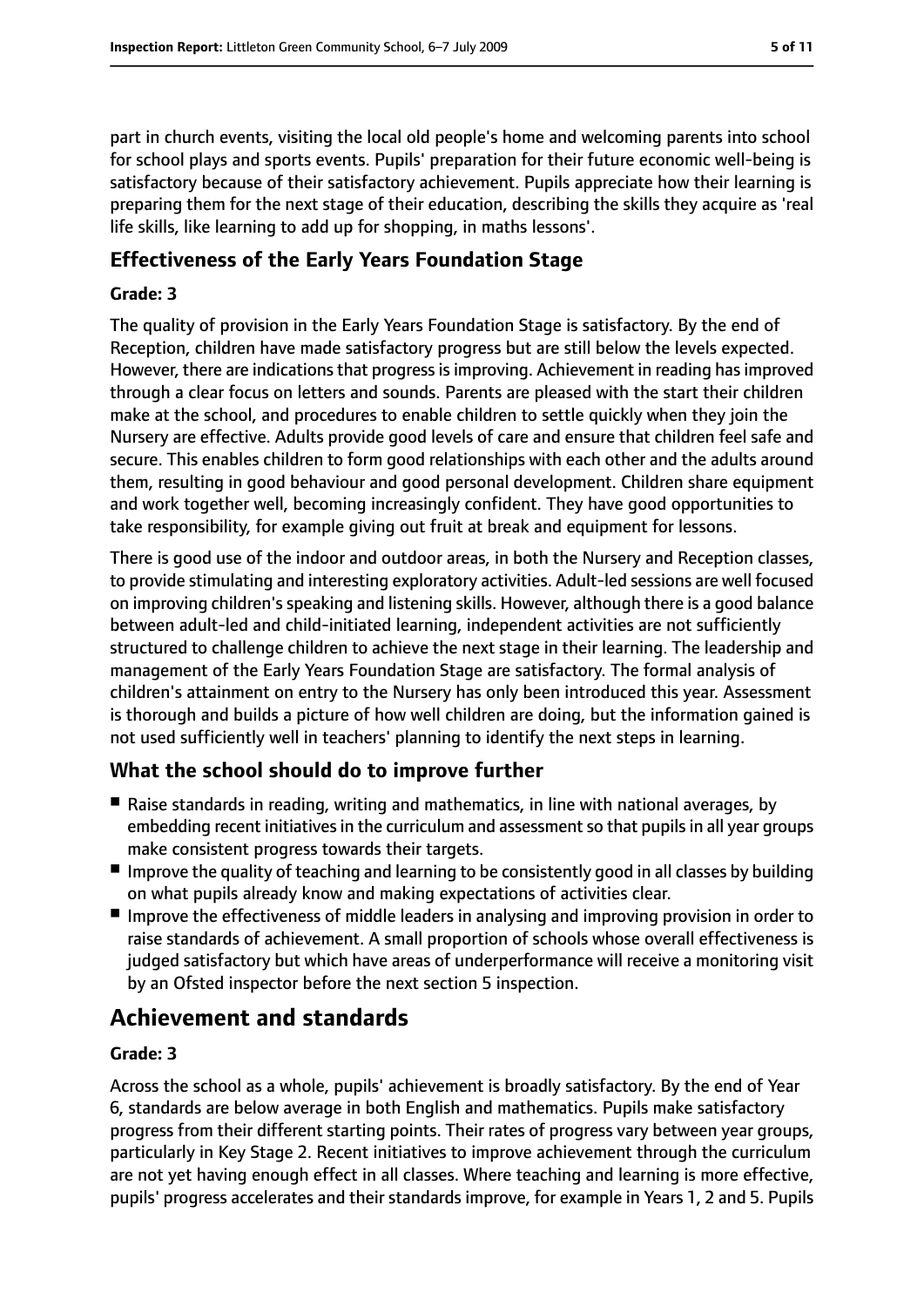with learning difficulties and/or disabilities make satisfactory progress because of the support they receive for their learning. They make good progress in their reading.

## **Personal development and well-being**

#### **Grade: 2**

Pupils' spiritual, moral, social and cultural development is good. They are given good opportunitiesto reflect in assemblies and in circle time. Their good moral and social development is seen in their positive behaviour in lessons and during wet playtimes. Attendance is satisfactory and improving steadily. The school has succeeded in reducing the number of pupils who are persistently absent. Pupils contribute to the school in a number of different ways. They have been involved in helping to design the new school building and, through the school council, pupils made requests for new playground equipment. Pupils have a satisfactory cultural awareness through their understanding of other cultures and faiths, but their knowledge of the multi-ethnicity within other parts of the United Kingdom is relatively underdeveloped. The school council are involved in an initiative with schools in other communities, 'Being Different, Belonging Together', but this is recent and has not yet had a positive effect on the awareness of all pupils.

# **Quality of provision**

## **Teaching and learning**

#### **Grade: 3**

Teachers enjoy good relationships with pupils and manage them well. Pupils say that their lessons are fun. Learning objectives are usually made clear to pupils and teachers use an appropriate range of approaches to capture pupils' interest, for example 'talk' partners or working in small groups on a 'carousel' of activities. These strategies engage pupils in their learning and they are keen to contribute their ideasin discussions and to be involved in lessons. However, when the pace of learning slows, it is because teaching does not build effectively on what pupils already know and understand and because expectations of what pupils need to do to complete their activities successfully are not made clear. In lessons where there is a good sustained pace of learning, pupils are highly motivated, but this is not the case in all classes. Teaching assistants are deployed effectively to support the learning needs of pupils, including learners with difficulties and/or disabilities. Marking has improved and is consistent, giving pupils clear guidance on what to do next to improve their work.

## **Curriculum and other activities**

#### **Grade: 3**

The curriculum meets the needs of all pupils satisfactorily. Recent initiatives to improve the curriculum have had some effect on improving achievement. The effective of transition of learning for pupils in Year 1 from the Early Years Foundation Stage has resulted in accelerated progress by these pupils. However, the 'connected learning' initiative has had a more varied effect. There is clear evidence that pupils are being given increased opportunities to use their reading, writing and mathematical skills in other subjects. Where these links are made clear to pupils, there is a positive effect on their learning. However, these links are not consistently applied in all classes. There is a good programme of personal, social and health education which has a positive effect on pupils' personal development and well-being. The school makes good provision to enrich pupils' learning through additional activities, such as work in French to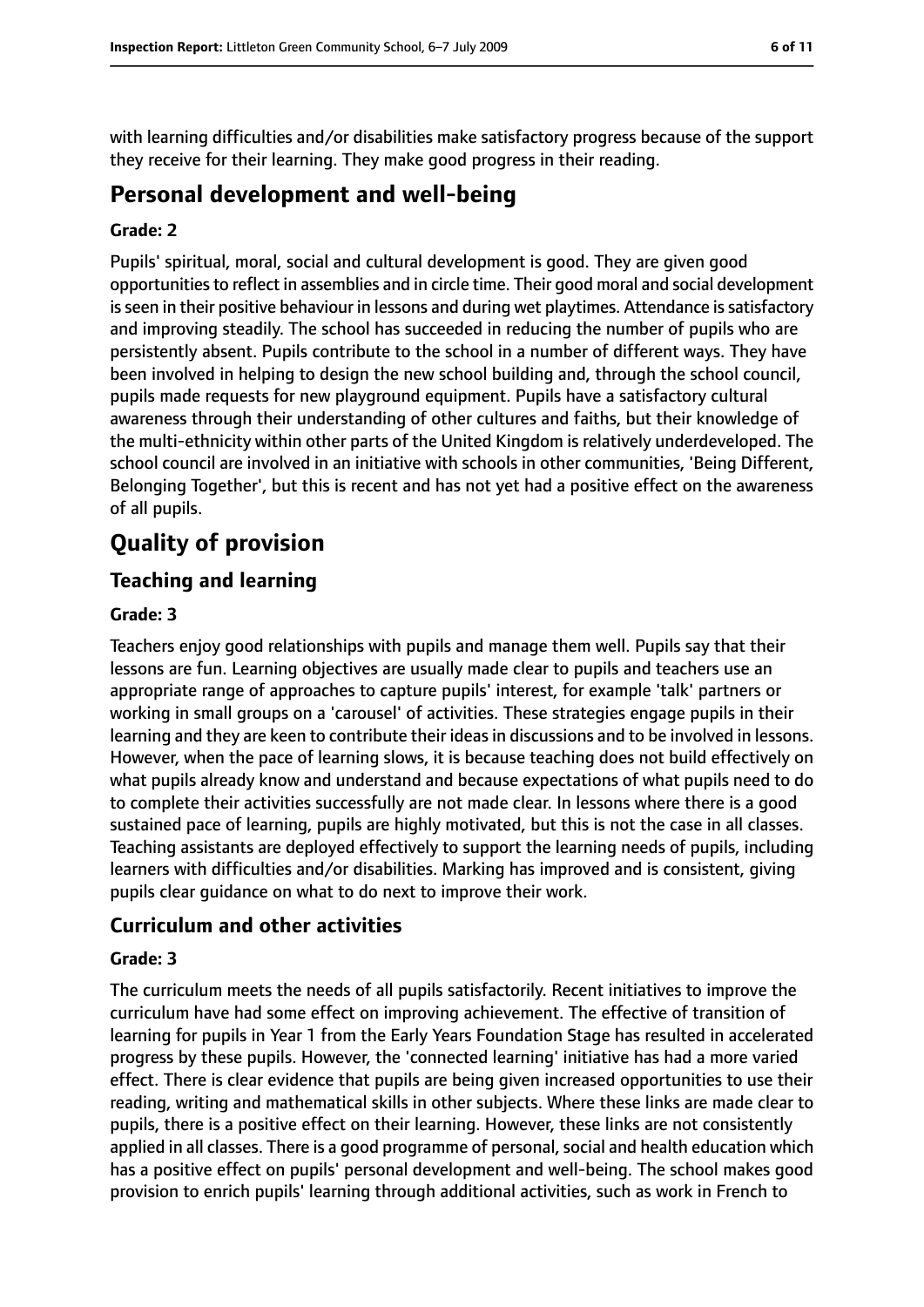develop pupils' understanding of cultural diversity. Pupils are very enthusiastic about the extra clubs, which are well attended, particularly those focused on sport and information and communication technology.

#### **Care, guidance and support**

#### **Grade: 2**

The care and safety of pupils is at the heart of the school's work. All adults are committed to ensuring pupils' safety, as seen in the additional training they have undertaken on road safety because the school is close to a major trunk road. Pupils are clear that they know whom to go to if they have a problem. Child protection arrangements and those to guarantee pupils' health, safety and welfare meet current requirements. Good systems for checking pupils' attendance have led to improvements in reducing the number of pupils who are persistently absent. The school has good links with outside agencies to support pupils' needs, for example the school nurse and the attendance officer. There is good provision to support the needs of learners with difficulties and/or disabilities and vulnerable pupils through the 'nurture' classes. Academic guidance is beginning to help pupils improve their achievement. All pupils are set targets to help them progress and they have a clear understanding of these targets what they must do to achieve them. Older pupils know what they are aiming for in the National Curriculum levels.

## **Leadership and management**

#### **Grade: 3**

Senior staff have worked hard with governors to establish a clear direction for the school through increased checking of provision and pupil performance. The improvements in the marking of pupils' work and the effective transition of pupils' learning from the Early Years Foundation Stage into Year 1 are evidence of this and indicate that the school has a satisfactory capacity to improve its performance further. School self-evaluation is satisfactory and is beginning to involve middle and subject leaders. However, although their role is clear, they are not yet sufficiently analysing assessment information relating to pupils' achievement in order to identify specific actions that will raise standards. Governors know the school well and fulfil their duties satisfactorily, providing sufficient challenge to the school through the work of its committees. They are beginning to become more involved in checking the quality of provision themselves, for example through a recent analysis of teachers' marking. The school makes a satisfactory contribution to the promotion of community cohesion. Leaders have analysed the community and there is a clear plan to promote community cohesion with communities beyond the local area, for example with communities where there are pupils from minority ethnic backgrounds.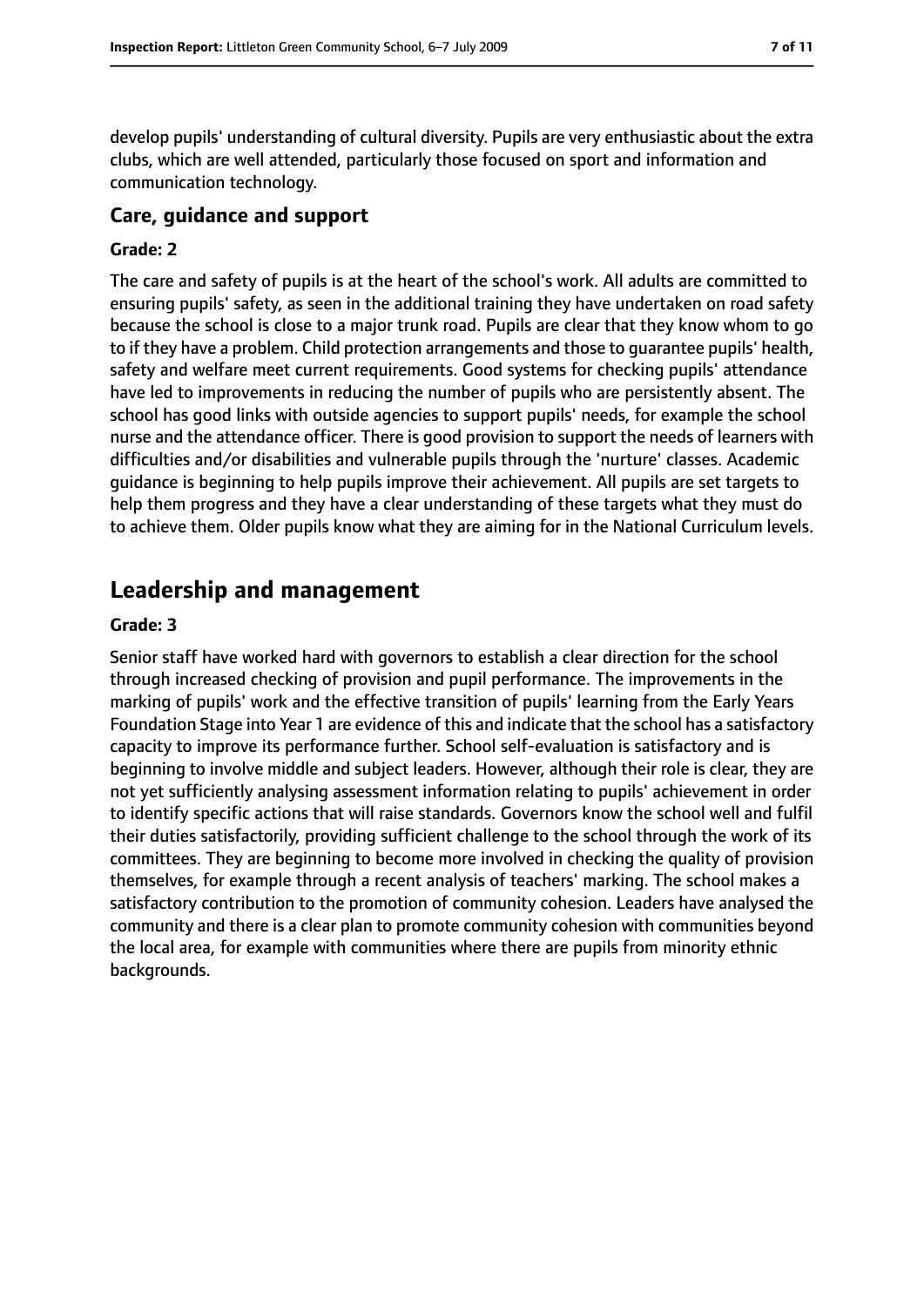**Any complaints about the inspection or the report should be made following the procedures set out in the guidance 'Complaints about school inspection', which is available from Ofsted's website: www.ofsted.gov.uk.**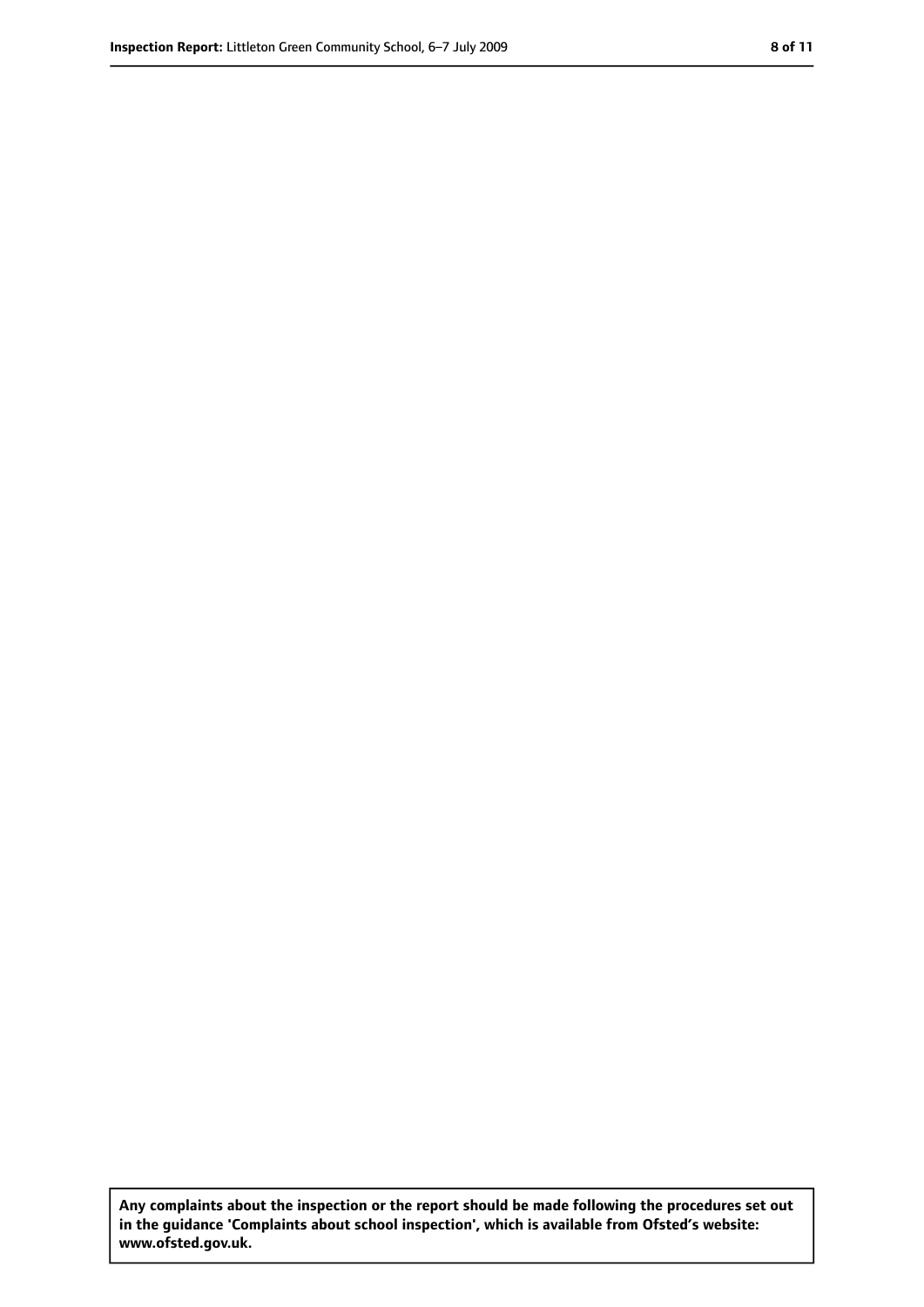# **Inspection judgements**

| Key to judgements: grade 1 is outstanding, grade 2 good, grade 3 satisfactory, and | School  |
|------------------------------------------------------------------------------------|---------|
| arade 4 inadequate                                                                 | Overall |

## **Overall effectiveness**

| How effective, efficient and inclusive is the provision of<br>education, integrated care and any extended services in meeting the<br>needs of learners? |     |
|---------------------------------------------------------------------------------------------------------------------------------------------------------|-----|
| Effective steps have been taken to promote improvement since the last<br>inspection                                                                     | Yes |
| How well does the school work in partnership with others to promote learners'<br>well being?                                                            |     |
| The capacity to make any necessary improvements                                                                                                         |     |

## **Effectiveness of the Early Years Foundation Stage**

| How effective is the provision in meeting the needs of children in the<br>l EYFS?              |  |
|------------------------------------------------------------------------------------------------|--|
| How well do children in the EYFS achieve?                                                      |  |
| How good are the overall personal development and well-being of the children<br>I in the EYFS? |  |
| How effectively are children in the EYFS helped to learn and develop?                          |  |
| How effectively is the welfare of children in the EYFS promoted?                               |  |
| How effectively is provision in the EYFS led and managed?                                      |  |

## **Achievement and standards**

| How well do learners achieve?                                                                               |  |
|-------------------------------------------------------------------------------------------------------------|--|
| The standards <sup>1</sup> reached by learners                                                              |  |
| How well learners make progress, taking account of any significant variations<br>between groups of learners |  |
| How well learners with learning difficulties and/or disabilities make progress                              |  |

## **Annex A**

<sup>&</sup>lt;sup>1</sup>Grade 1 - Exceptionally and consistently high; Grade 2 - Generally above average with none significantly below average; Grade 3 - Broadly average to below average; Grade 4 - Exceptionally low.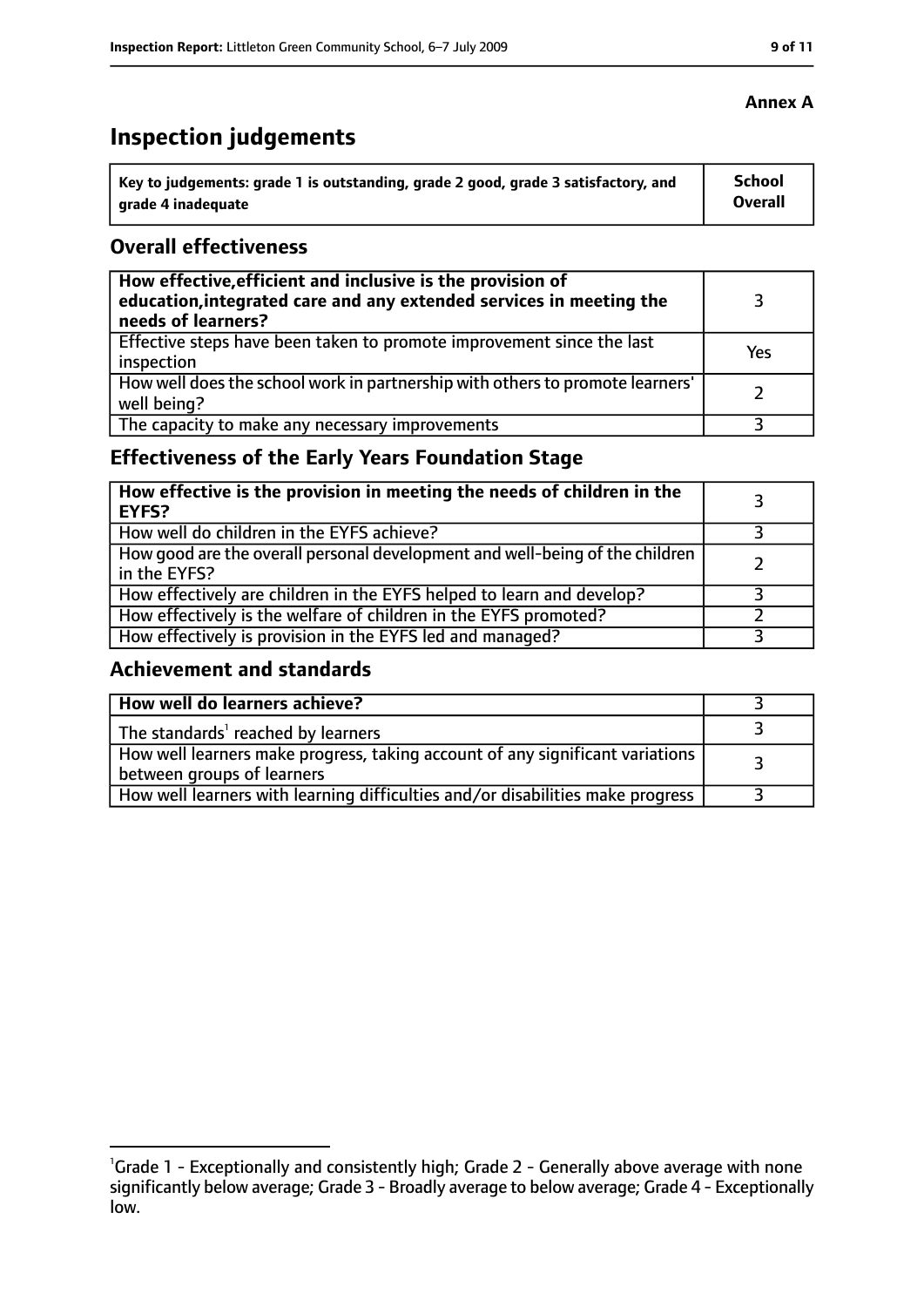# **Personal development and well-being**

| How good are the overall personal development and well-being of the<br>learners?                                 |  |
|------------------------------------------------------------------------------------------------------------------|--|
| The extent of learners' spiritual, moral, social and cultural development                                        |  |
| The extent to which learners adopt healthy lifestyles                                                            |  |
| The extent to which learners adopt safe practices                                                                |  |
| The extent to which learners enjoy their education                                                               |  |
| The attendance of learners                                                                                       |  |
| The behaviour of learners                                                                                        |  |
| The extent to which learners make a positive contribution to the community                                       |  |
| How well learners develop workplace and other skills that will contribute to<br>their future economic well-being |  |

# **The quality of provision**

| How effective are teaching and learning in meeting the full range of<br>learners' needs?                |  |
|---------------------------------------------------------------------------------------------------------|--|
| How well do the curriculum and other activities meet the range of needs and<br>  interests of learners? |  |
| How well are learners cared for, quided and supported?                                                  |  |

## **Leadership and management**

| How effective are leadership and management in raising achievement<br>and supporting all learners?                                              |     |
|-------------------------------------------------------------------------------------------------------------------------------------------------|-----|
| How effectively leaders and managers at all levels set clear direction leading<br>to improvement and promote high quality of care and education |     |
| How effectively leaders and managers use challenging targets to raise standards                                                                 |     |
| The effectiveness of the school's self-evaluation                                                                                               | 3   |
| How well equality of opportunity is promoted and discrimination eliminated                                                                      | 3   |
| How well does the school contribute to community cohesion?                                                                                      | 3   |
| How effectively and efficiently resources, including staff, are deployed to<br>achieve value for money                                          | 3   |
| The extent to which governors and other supervisory boards discharge their<br>responsibilities                                                  |     |
| Do procedures for safequarding learners meet current government<br>requirements?                                                                | Yes |
| Does this school require special measures?                                                                                                      | No  |
| Does this school require a notice to improve?                                                                                                   | No  |